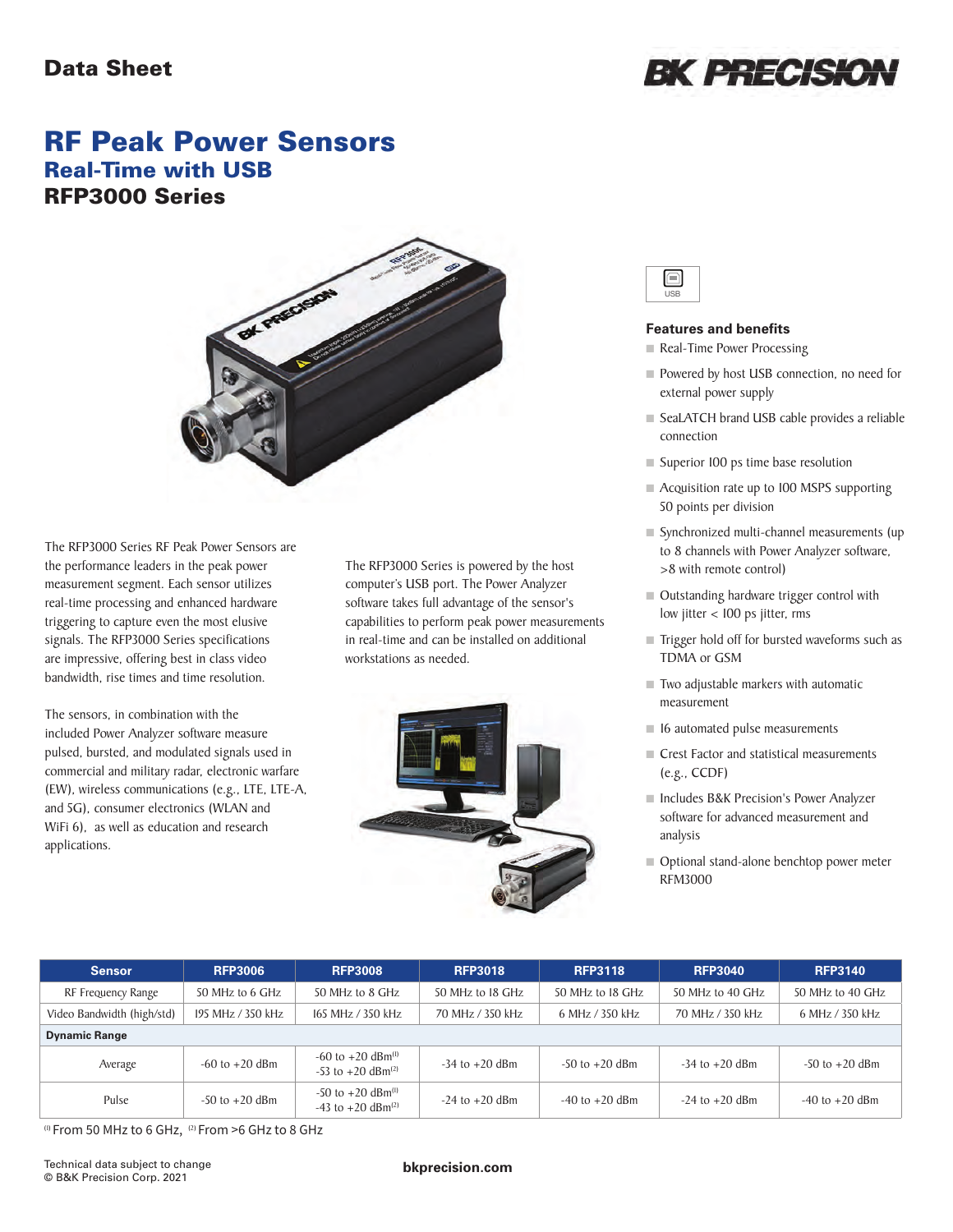#### RF Peak Power Sensors RFP3000 Series

### Advanced measurement and analysis software

B&K Precision's Power Analyzer software supports sensor configuration, signal capturing and analysis. Install Power Analyzer on as many workstations as you need at no cost.

#### **Features include:**

- $\blacksquare$  Trace and meter display types
- Statistical measurement mode, including CCDF
- $\blacksquare$  Markers and automatic measurements
- $\blacksquare$  Multi-pulse analysis
- $\blacksquare$  Supports up to 8 simultaneous power measurement channels
- $\blacksquare$  Skew adjustment between channels
- $\blacksquare$  Save and recall measurement settings
- $\blacksquare$  Screen capture and flexible data export in csv and pdf format
- USB driver, remote control API, firmware updater, virtual panel

| Mark Cntrl. |                                          |
|-------------|------------------------------------------|
| Parameter   | <b>CHT</b>                               |
| MkAvg       | $-10,004$ dBm                            |
| MkMin       | $-LOW$ dBm                               |
| MkMax       | $0.055$ dBm                              |
| MkMaxF      | $0.002$ dBm                              |
| MkMinE      | $-Low$ dBm                               |
| MkPk2A      | 10.059 dB                                |
| Mk11 vI     | $-1$ $\alpha w$ $\alpha$ $\beta$ $\beta$ |
| MK2LVL      | $-62.261$ d <sub>Km</sub>                |
|             | MkMaxAy -10.003 dKm                      |
| MkMlnAv     | $-10.005$ dBm                            |
| Mk I Min    | $-Low - dBm$                             |
| Mk IMax     | $-38,414$ dBm                            |
| Mk2Min      | $-Low - dBm$                             |
| Mk2Max      | $-36.433$ dBm                            |
| MkRalio     | $-270.000$ dB                            |
| MkDella     | $-,---$ dBm                              |
| MkRDelta    | $0.000$ dBm                              |

View up to 16 unique Automatic Marker Measurements on-screen.

"Between Marker" measurements are ideal for monitoring parameters such as pulse power or crest factor over long intervals.



Power Analyzer software

To simplify testing, the RFP3000 Series can automatically measure and calculate 16 common power and timing parameters and display the parameters of interest. Other parameters include: rise time, fall time, pulse average, overshoot, and droop.

Advanced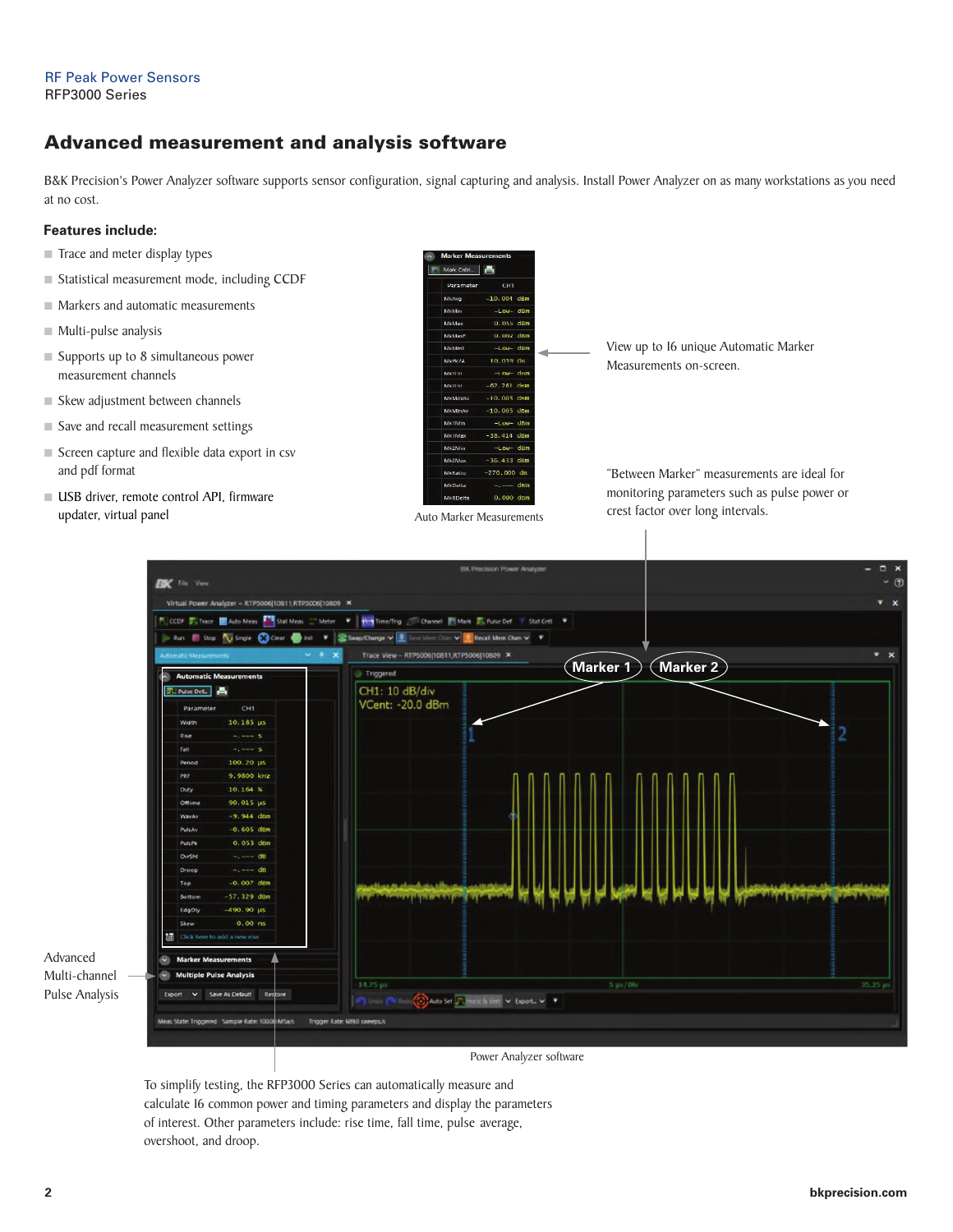### Operation highlights

#### **Real-Time Power Processing**

Real-Time Power Processing dramatically reduces the total cycle time for acquiring and processing power measurement samples. By combining a dedicated acquisition engine, hardware trigger, integrated sample buffer, and a real-time optimized parallel processing architecture, Real-Time Power Processing performs most of the sweep processing steps simultaneously, beginning immediately after the trigger instead of waiting for the end of the acquisition cycle.

The advantages of the Real-Time Power Processing technique are shown in Figure 1a. Key processing steps take place in parallel and keep pace with the signal acquisition. With no added computational overhead to prolong the sweep cycle, the sample buffer cannot overflow. As a result, there is no need to halt acquisition for trace processing. This means gap-free signal acquisition virtually guarantees that intermittent signal phenomena such as transients, dropouts, or interference will be reliably captured and analyzed, shown in Figure 1b. These sorts of events are most often missed by conventional power meters due to the acquisition gaps while processing takes place.



Figure Ia. Comparison between conventional power measurement sample processing and Real-Time Power Processing.



Figure 1b. Identification of a signal dropout with Real-Time Power Processing.

#### **Superior time resolution**

The RFP3000 Series features 100 ps time base resolution and with an acquisition rate up to 100 MSPS, can provide 50 points per division with a time base range as low as 5 ns / division. This enables users to see meaningful waveform information (Figure 2a) missed by alternative power analyzers (Figure 2b). In addition, the instrument's superior time management enables several other advantages. Pulse widths as narrow as 10 ns can be captured and characterized with outstanding trigger stability (< 100 ps jitter, rms).



Figure 2a. RFP3000 Series waveform analysis with 10 ns/div time base and 50 samples per division.



Figure 2b. "Conventional" power meter waveform analysis with 10 ns/div time base and 1 sample per division.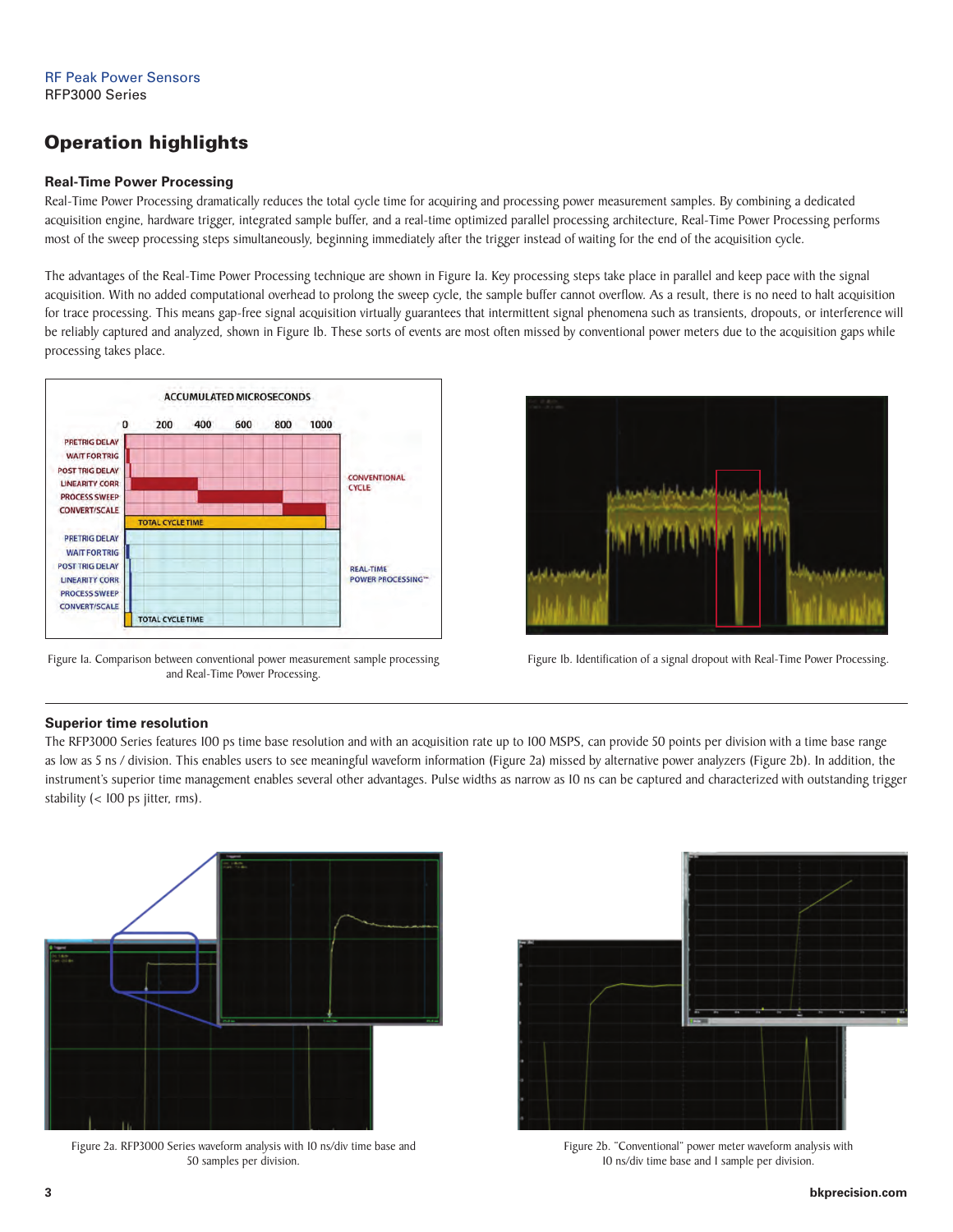### Operation highlights

#### **Video bandwidth**

Video bandwidth (VBW) describes the ability of a power sensor to track peak (envelope) power. Insufficient VBW will result in errant envelope and average power measurements. The RFM3000 Series offers the widest video bandwidth (195 MHz) making it ideal for measuring 80 MHz, 100 MHz, and 160 MHz channels.



#### **Measurement buffer mode**

The RFP3000 Series Measurement Buffer mode is a remote control function that works in conjunction with Real-Time Power Processing to provide only the relevant burst or pulse information, eliminating the need to download and post-process large sample buffers. As a result, users can collect and analyze measurements from a virtually unlimited number of consecutive pulses or events. A wide variety of parameters can be calculated and plotted, such as duty cycle, pulse repetition rate, pulse width variation, and pulse jitter. In addition, anomalies, such as dropouts, can be identified.



| <b>Entry</b><br>Count | Interval<br><b>Start</b> | Interval<br><b>Duration</b> | Interval<br>Average | Interval<br>Minimum | <b>Interval Peak</b> |
|-----------------------|--------------------------|-----------------------------|---------------------|---------------------|----------------------|
| $\Omega$              | 0.00 us                  | 5.01 us                     | $-0.043$ dBm        | $-39.042$ dBm       | 8.826 dBm            |
| $\mathbf{1}$          | $9.99$ us                | $5.00$ us                   | $-0.006$ dBm        | $-38.431$ dBm       | 8.827 dBm            |
| 2                     | 19.99 us                 | 5.01 us                     | 0.039 dBm           | $-41.549$ dBm       | 9.742 dBm            |
| 3                     | 30.00 us                 | $5.00$ us                   | $0.017$ dBm         | $-38.551$ dBm       | 9.802 dBm            |
| 4                     | 40.01 us                 | $5.00$ us                   | $0.022$ dBm         | $-40.699$ dBm       | 9.477 dBm            |
| 5                     | 49.99 us                 | $5.00$ us                   | $-0.020$ dBm        | $-39.706$ dBm       | 8.102 dBm            |
| 6                     | 60.00 us                 | 5.00 us                     | 0.036 dBm           | $-37.803$ dBm       | 9.750 dBm            |

Measurement buffer data returned for waveform in above.

#### **Powerful statistical analysis**

Crest factor, or peak-to-average power ratio, is an important measurement for characterizing device-under-test (DUT) performance, such as amplifier linearity. With the Power Analyzer software package, users can utilize the complementary cumulative distribution function (CCDF) to assess the probability of various crest factor values to gain further insight into DUT performance. The CCDF and other statistical values are determined from a very large population of power samples captured at a 100 MSPS acquisition rate on all channels simultaneously.



Comparing CCDF plots of a signal at an amplifier input (yellow) and output (blue).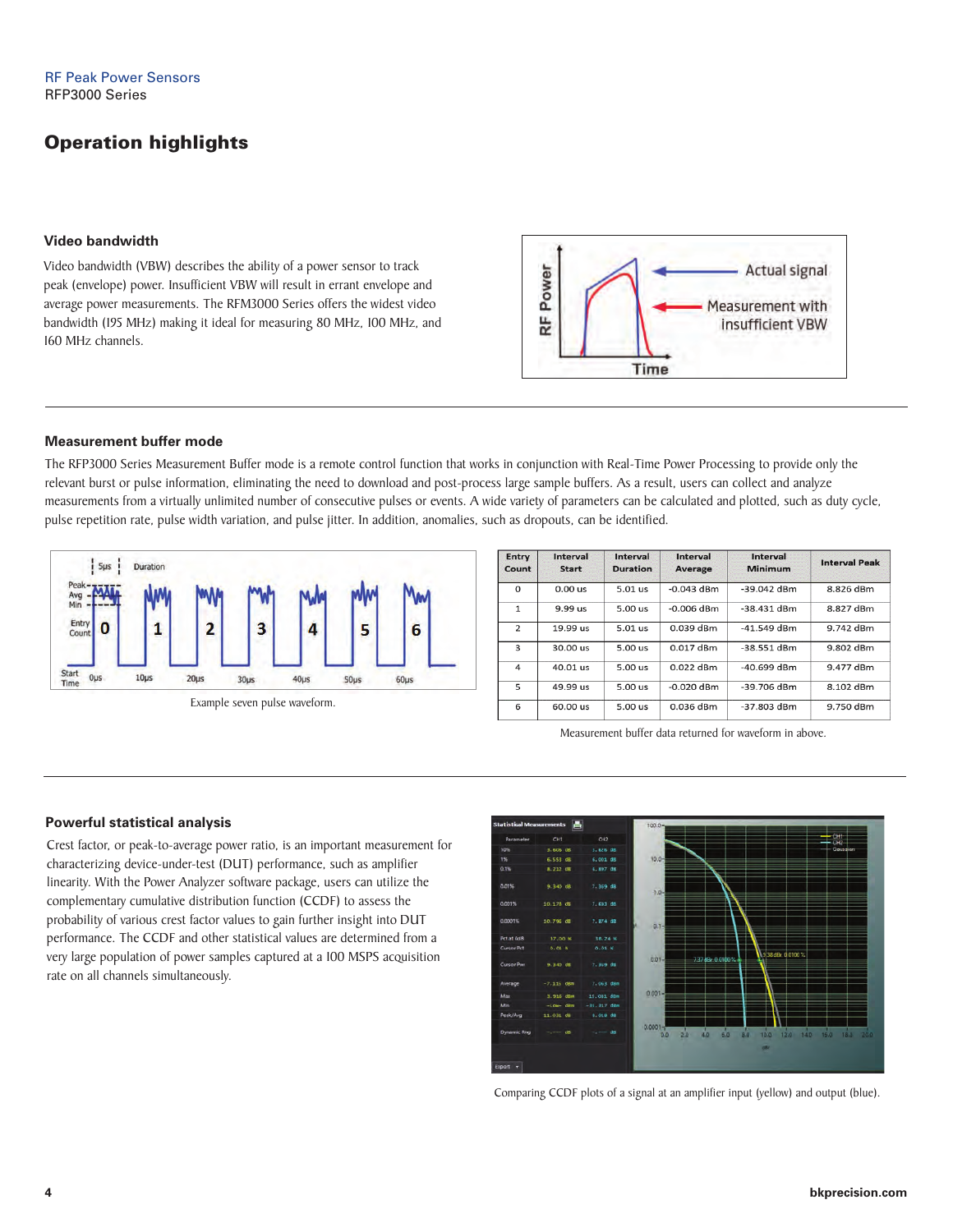

#### **Bottom view Rear view Rear view Rear view Rear view**



LED reports status of the sensor

Locking screw hole to secure the included SeaLATCH brand USB cable



Multi-function input/output port

USB type B port for connectivity to host

### **Specifications**

Note: All specifications apply to the unit after a temperature stabilization time of 15 minutes over an ambient temperature range of 23 °C  $\pm$  5 °C. Specifications are valid for single unit operation only.

| <b>Sensor</b>              |                                  | <b>RFP3006</b>                 | <b>RFP3008</b>                                                       | <b>RFP3018</b>                                                        | <b>RFP3118</b>                                                                                | <b>RFP3040</b>                                                        | <b>RFP3140</b>                                                        |
|----------------------------|----------------------------------|--------------------------------|----------------------------------------------------------------------|-----------------------------------------------------------------------|-----------------------------------------------------------------------------------------------|-----------------------------------------------------------------------|-----------------------------------------------------------------------|
| RF Frequency Range         |                                  | 50 MHz to 6 GHz                | 50 MHz to 8 GHz                                                      | 50 MHz to 18 GHz                                                      | 50 MHz to 18 GHz                                                                              | 50 MHz to 40 GHz                                                      | 50 MHz to 40 GHz                                                      |
| Dynamic<br>Range           | Average                          | $-60$ to $+20$ dBm             | $-60$ to $+20$ dBm <sup>(1)</sup><br>-53 to $+20$ dBm <sup>(2)</sup> | $-34$ to $+20$ dBm                                                    | $-50$ to $+20$ dBm                                                                            | $-34$ to $+20$ dBm                                                    | $-50$ to $+20$ dBm                                                    |
|                            | Pulse                            | $-50$ to $+20$ dBm             | $-50$ to $+20$ dBm <sup>(l)</sup><br>-43 to +20 dBm <sup>(2)</sup>   | $-24$ to $+20$ dBm                                                    | $-40$ to $+20$ dBm                                                                            | $-24$ to $+20$ dBm                                                    | $-40$ to $+20$ dBm                                                    |
|                            | Range                            | $-38$ to $+20$ dBm             | $-38$ to $+20$ dBm                                                   | $-10$ to $+20$ dBm                                                    | $-27$ to $+20$ dBm                                                                            | $-10$ to $+20$ dBm                                                    | $-27$ to $+20$ dBm                                                    |
| Internal<br>Trigger        | Min Pulse<br>Width<br>(fast/std) | $10 \text{ ns} / 3 \text{ µs}$ | $10 \text{ ns} / 3 \mu s$                                            | $10 \text{ ns} / 3 \text{ µs}$                                        | $200 \text{ ns} / 3 \text{ µs}$                                                               | $10 \text{ ns} / 3 \text{ µs}$                                        | $200 \text{ ns} / 3 \text{ µs}$                                       |
|                            | Max<br>Repetition<br>Rate        | 50 MHz                         | 50 MHz                                                               | 50 MHz                                                                | 5 MHz                                                                                         | 50 MHz                                                                | 5 MHz                                                                 |
| Rise Time (fast/std)       |                                  | $3 \text{ ns}$ / < 10 $\mu$ s  | $4 \text{ ns}$ / < 10 µs                                             | $5 \text{ ns}$ / < 10 $\mu$ s                                         | $<$ 100 ns $/$ $<$ 10 µs                                                                      | $5 \text{ ns}$ / < 10 µs                                              | $< 100$ ns $/ < 10$ µs                                                |
| Video Bandwidth (high/std) |                                  | 195 MHz / 350 kHz              | 165 MHz / 350 kHz                                                    | 70 MHz / 350 kHz<br>6 MHz / 350 kHz<br>70 MHz / 350 kHz               |                                                                                               |                                                                       | 6 MHz / 350 kHz                                                       |
| Single-shot Bandwidth      |                                  | 35 MHz                         | 35 MHz                                                               | 35 MHz                                                                | 6 MHz                                                                                         | 35 MHz                                                                | 6 MHz                                                                 |
| RF Input Type              |                                  | Type N, 50 $\Omega$            | Type N, 50 $\Omega$                                                  | Type N, 50 $\Omega$                                                   | Type N, 50 $\Omega$                                                                           | 2.92 mm, 50 $\Omega$                                                  | 2.92 mm, 50 $\Omega$                                                  |
| <b>VSWR</b>                |                                  | 1.25 (0.05 to 6 GHz)           | 1.20 $(0.05$ to 6 GHz)<br>1.25 (6 GHz to 8 GHz)                      | 1.15 (0.05 to 2.0 GHz)<br>1.28 (2.0 to 16 GHz)<br>1.34 (16 to 18 GHz) | I.15 (0.5 to 2.0 GHz)<br>1.20 (2.0 to 6.0 GHz)<br>1.28 (6.0 to 16 GHz)<br>1.34 (16 to 18 GHz) | 1.25 (0.05 to 4.0 GHz)<br>1.65 (4.0 to 38 GHz)<br>2.00 (38 to 40 GHz) | 1.25 (0.05 to 4.0 GHz)<br>1.65 (4.0 to 38 GHz)<br>2.00 (38 to 40 GHz) |

(1) From 50 MHz to 6 GHz

(2) From >6 GHz to 8 GHz

For sensor uncertainties, utilize the B&K Precision RFP3000 Series uncertainty calculator at www.bkprecision.com.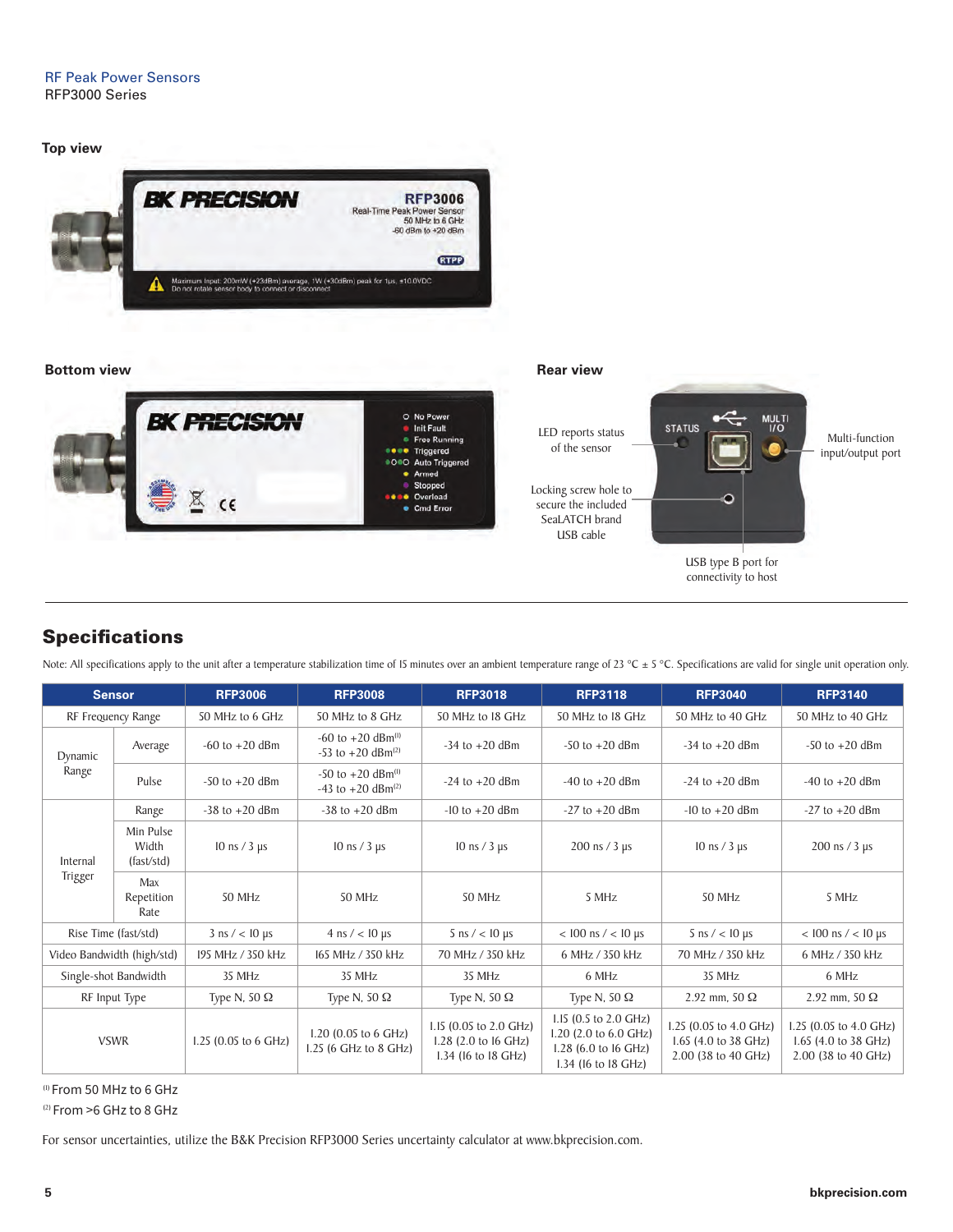# Specifications (cont.)

| RFP3000 Series                      |                                                    |                                                                         |                                               |  |  |
|-------------------------------------|----------------------------------------------------|-------------------------------------------------------------------------|-----------------------------------------------|--|--|
| <b>Series Specifications</b>        |                                                    |                                                                         |                                               |  |  |
| Sampling Techniques                 | Real-time / Equivalent Time / Statistical Sampling |                                                                         |                                               |  |  |
| Continuous Sample Rate              | 100 MHz                                            |                                                                         |                                               |  |  |
| Effective Sample Rate               |                                                    | 10 GHz                                                                  |                                               |  |  |
| <b>Time Base</b>                    |                                                    |                                                                         |                                               |  |  |
| Time Base Range                     | 5 ns / div to 50 ms / div (pulse mode)             |                                                                         |                                               |  |  |
| Time Base Accuracy                  |                                                    | $± 25$ ppm                                                              |                                               |  |  |
|                                     | 100 ps (RIS mode)                                  |                                                                         |                                               |  |  |
| Time Base Resolution                |                                                    | 10 ns (single-sweep)                                                    |                                               |  |  |
| <b>Trigger</b>                      |                                                    |                                                                         |                                               |  |  |
| <b>Trigger Sources</b>              |                                                    | Internal (applied RF), External TTL,<br>Crossover (from another sensor) |                                               |  |  |
| Trigger Modes                       |                                                    |                                                                         | Single, Normal, AutoTrig, AutoLevel, Free Run |  |  |
| Trigger Slope                       |                                                    | Positive or negative                                                    |                                               |  |  |
|                                     | Range                                              | $\pm$ 1.0 s (timebase dependent)                                        |                                               |  |  |
| Trigger Delay                       | Resolution                                         | 0.02 divisions                                                          |                                               |  |  |
|                                     | Modes                                              | Off, Holdoff, Gap (frame) arming                                        |                                               |  |  |
| Trigger Holdoff<br>(arming control) | Range                                              | 10 ns to 1000 ms                                                        |                                               |  |  |
|                                     | Resolution                                         |                                                                         | $10$ ns                                       |  |  |
| Trigger Jitter                      | $\leq$ 0.1 ns rms                                  |                                                                         |                                               |  |  |
| Trigger Latency                     |                                                    | $< 10$ ns                                                               |                                               |  |  |
|                                     | Logic<br>Thresholds High                           |                                                                         | $> 2.4$ V, Low: < 0.7 V                       |  |  |
|                                     | Maximum Input Range                                |                                                                         | $-0.1 V$ to $5.1 V$                           |  |  |
| External Trigger                    |                                                    | Input<br>Impedance                                                      | $10 \text{ k}\Omega$                          |  |  |
|                                     |                                                    | Minimum Pulse Width                                                     | 10 <sub>ns</sub>                              |  |  |
|                                     | Maximum<br><b>Repetition Rate</b>                  |                                                                         | 50 MHz                                        |  |  |
| Speed                               |                                                    |                                                                         |                                               |  |  |
| Trace<br>Acquisition Speed          | > 100,000 triggered sweeps / s                     |                                                                         |                                               |  |  |
| Measurement Speed<br>over USB       | Triggered or Free-run                              |                                                                         | 100,000 readings / s<br>(buffered mode)       |  |  |
|                                     |                                                    | Continuous Query/Response                                               | $1000$ measurements / s                       |  |  |

| Interface                                |                                      |                                                                                                                                                                                        |                                                                              |  |
|------------------------------------------|--------------------------------------|----------------------------------------------------------------------------------------------------------------------------------------------------------------------------------------|------------------------------------------------------------------------------|--|
| Data Interface                           |                                      |                                                                                                                                                                                        | USB 2.0 Hi-Speed                                                             |  |
|                                          | Device Type                          |                                                                                                                                                                                        | USB High-Power device, bus powered                                           |  |
| Connectivity                             | <b>Current Draw</b>                  |                                                                                                                                                                                        | 500 mA max (480 mA typical)                                                  |  |
|                                          | Connector                            |                                                                                                                                                                                        | Type B, locking                                                              |  |
|                                          | Connector Type                       |                                                                                                                                                                                        | SMB female                                                                   |  |
| Multi-I/O                                | Input Modes                          |                                                                                                                                                                                        | Ext Trig, Crossover Slave, Analog                                            |  |
|                                          | Output Modes T                       |                                                                                                                                                                                        | Timebase ref, Sweep, Trig Threshold,<br>Crossover Master, Status             |  |
|                                          | Application Programming<br>Interface |                                                                                                                                                                                        | <b>Windows DLL</b>                                                           |  |
| Software                                 | Graphical User Interface             |                                                                                                                                                                                        | Power Analyzer™ software                                                     |  |
| Interface                                | Supported Operating<br>Systems       |                                                                                                                                                                                        | Windows 7 (32-bit and 64-bit)<br>Windows 8 (32-bit and 64-bit)<br>Windows 10 |  |
|                                          | Processor                            |                                                                                                                                                                                        | 1.3 GHz or higher recommended                                                |  |
| System                                   | <b>RAM</b>                           |                                                                                                                                                                                        | 512 MB (I GB or more recommended)                                            |  |
| Hardware                                 | Hard Disk Space                      |                                                                                                                                                                                        | Min I.0 GB free space to install or run                                      |  |
| Requirements                             | Display Resolution                   |                                                                                                                                                                                        | 800 x 600 (1280 x 1024 or higher<br>recommended)                             |  |
| <b>Operational Requirements</b>          |                                      |                                                                                                                                                                                        |                                                                              |  |
| Tests performed per MIL-28800F (Class 3) |                                      |                                                                                                                                                                                        |                                                                              |  |
| <b>Operating Temperature</b>             |                                      |                                                                                                                                                                                        | 0 C to 55 $\mathrm{^{\circ}C}$                                               |  |
| Storage Temperature                      |                                      |                                                                                                                                                                                        | -40 C to +70 $^{\circ}$ C                                                    |  |
| Relative Humidity<br>(non-condensing)    |                                      | $<$ 45 % at 50 °C<br>$<$ 75 % at 40 °C<br>$<$ 95 % at 30 °C                                                                                                                            |                                                                              |  |
| Altitude                                 |                                      |                                                                                                                                                                                        | 3048 m max                                                                   |  |
| Shock                                    |                                      |                                                                                                                                                                                        | 30 g half-sine, II ms duration                                               |  |
|                                          |                                      |                                                                                                                                                                                        | Sinusoidal: 5 Hz to 55 Hz, 3 g max                                           |  |
| Vibration                                |                                      | Random: 10 Hz to 500 Hz, 2.34 g rms                                                                                                                                                    |                                                                              |  |
|                                          |                                      | Power Spectral Density: 0.01 g <sup>2</sup> / Hz                                                                                                                                       |                                                                              |  |
| <b>Regulatory Compliance</b>             |                                      |                                                                                                                                                                                        |                                                                              |  |
| Class A Equipment                        |                                      |                                                                                                                                                                                        |                                                                              |  |
| European Union                           |                                      | EMC Directive 2014/30/EU, EN 61326:2013,<br>EN 55011:2019, Low Voltage Directive 2014/35/EU,<br>EN 61010-1:2001, and RoHS Directive 2015/863/EU                                        |                                                                              |  |
| Australia and New Zealand                |                                      |                                                                                                                                                                                        | RCM AS/NZS 4417:2012                                                         |  |
| General                                  |                                      |                                                                                                                                                                                        |                                                                              |  |
| Power Consumption                        |                                      | 2.5 W max (USB High-Power device)                                                                                                                                                      |                                                                              |  |
| Dimensions $(H \times W \times D)$       |                                      | $1.7$ " x $1.7$ " x $5.7$ " (4.3 cm x 4.3 cm x 14.5 cm)                                                                                                                                |                                                                              |  |
| Weight                                   |                                      | $0.8$ lbs $(0.36$ kg)                                                                                                                                                                  |                                                                              |  |
| Warranty                                 |                                      | 3 years                                                                                                                                                                                |                                                                              |  |
| <b>Standard Accessories</b>              |                                      | $0.9$ m BNC (m) to SMB (m) cable, $0.9$ m SMB (m)<br>to SMB (m) cable, 1.8 m USB A (m) to USB B (m)<br>locking SeaLATCH cable, power cord, test report &<br>certificate of calibration |                                                                              |  |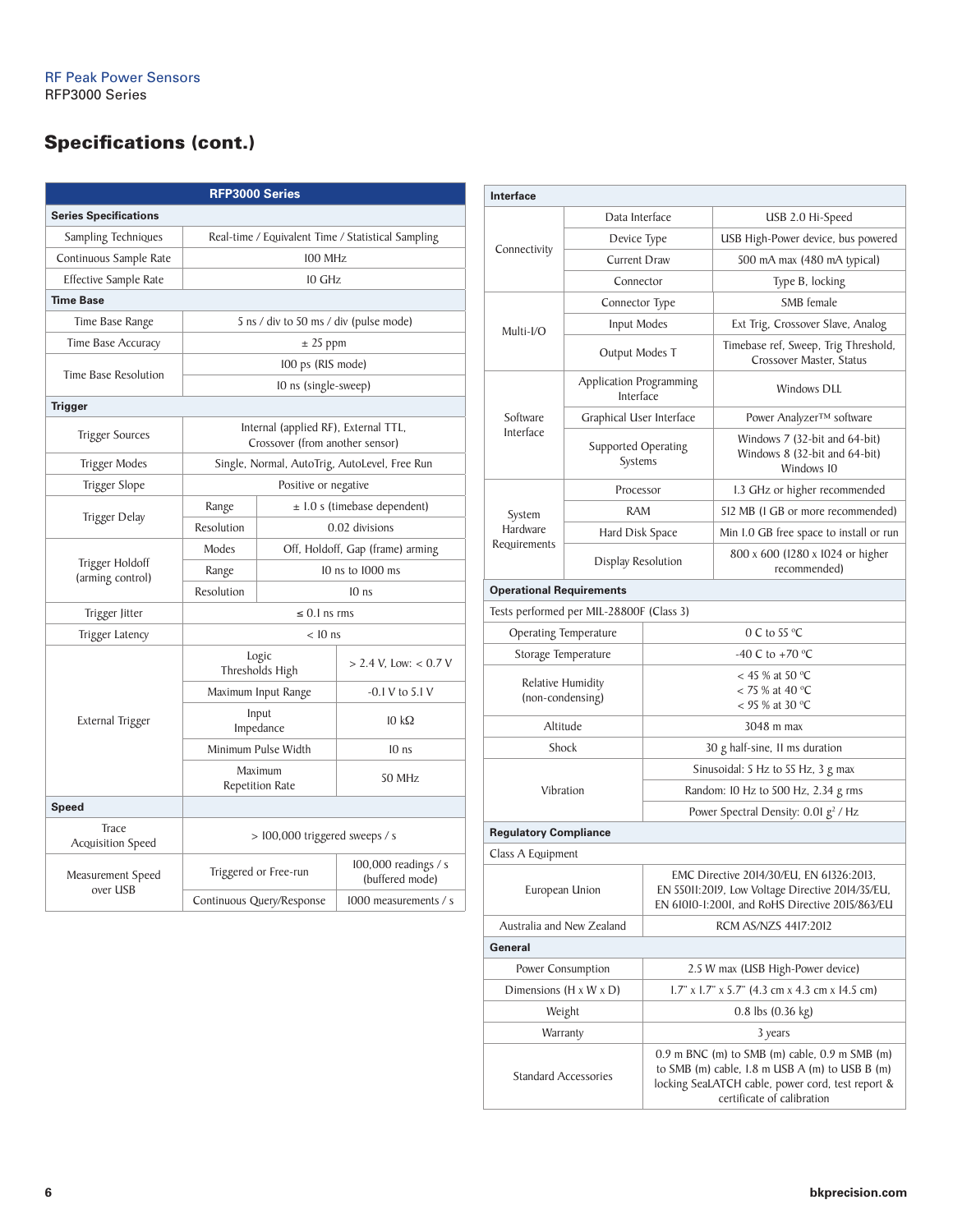### Specifications (cont.)

| Power Analyzer™ Software                          |                                                                                                                                                                                                                                                                                                        |                                                                                                            |  |  |  |
|---------------------------------------------------|--------------------------------------------------------------------------------------------------------------------------------------------------------------------------------------------------------------------------------------------------------------------------------------------------------|------------------------------------------------------------------------------------------------------------|--|--|--|
| Display Types                                     | Graph (power vs time) - Numeric (numeric data)<br>Statistical Measurements - CCDF                                                                                                                                                                                                                      |                                                                                                            |  |  |  |
|                                                   | Automatic measurements (pulse / multiple pulse analysis,<br>marker measurements)                                                                                                                                                                                                                       |                                                                                                            |  |  |  |
|                                                   | Markers (vertical cursors)<br>Settable in time relative to the trigger position                                                                                                                                                                                                                        |                                                                                                            |  |  |  |
| Marker                                            | Marker Independently<br>Power at specified time                                                                                                                                                                                                                                                        |                                                                                                            |  |  |  |
| <b>Measurements</b>                               | Min and max power between markers and ratio or average power between them.<br>Pair of Markers                                                                                                                                                                                                          |                                                                                                            |  |  |  |
| (in Graph View)                                   | Ref Lines (horizontal cursors)<br>Settable in power                                                                                                                                                                                                                                                    |                                                                                                            |  |  |  |
|                                                   | <b>Automatic Tracking</b>                                                                                                                                                                                                                                                                              | Intersection of either marker and the waveform. Either marker and pulse distal, mesial or proximal levels. |  |  |  |
| Pulse Mode Automatic<br><b>Measurements</b>       | Pulse width - Pulse period - Pulse rise-time - Pulse fall-time, Pulse repetition frequency - Pulse duty cycle - Pulse off-time,<br>Waveform average - Pulse average - Pulse peak - Pulse overshoot, Pulse droop - Top level power - Bottom level power - Edge delay<br>Pulse edge skew between channel |                                                                                                            |  |  |  |
| Statistical Mode Automatic<br><b>Measurements</b> | Peak power - Average power - Minimum power - Peak to average ratio, Dynamic range - Percent at reference line - Crest factor at markers<br>Crest factor at various probabilities                                                                                                                       |                                                                                                            |  |  |  |

### **Compatible with RFM3000 RF Power Meter for benchtop operation**

The RFM3000 Series is suited for stand-alone operation in a familiar benchtop form factor supporting up to 4 sensors. B&K Precision's Power Analyzer software is built-in with LAN and optional GPIB connectivity.